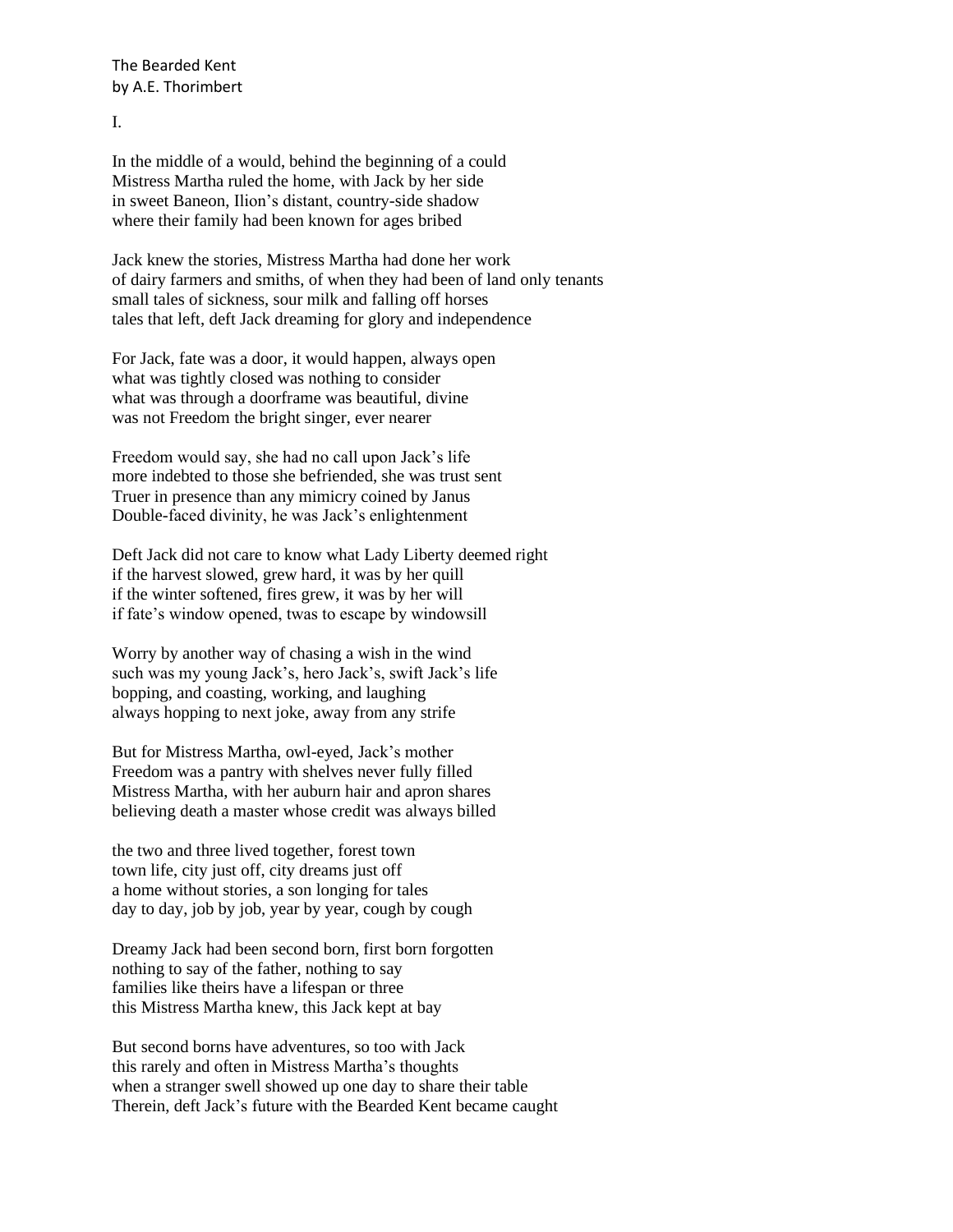#### $II$ .

This was the lore and lament of the Bearded Kent. a wildling man, from the barbarian clans, jaded bands was said if you could catch him, hear his remnants of a dream wisdom could be parsed out like seashore-crawled sands

Born in dawn's time, but blind to her garments and showers more kin with dryads and their ivy, horn-crowned kin knobbly armed, Cretan brick-wracked strength of knees secret temple, stone risen, words few, far and din

Mistress Martha had sworn the Bearded Kent could not be so where Jack heard, and where Jack began to believe was a riddle in itself, but believe he could, cleave to the Kent he did that one day come, the bearded, hairy legend he could retrieve

Though Banion old and proud, twas not a tale told in its pubs nor one from the street waifs, nor did the farm hands carry it about the Kent had not hold on this land, Kent itself far away on island far yet Jack embraced all the lout of Kent could be, he would find him out

Why and for what reason was a meaning Jack did not build Mistress Martha said the Bearded Kent did not exist, so must he be but cupboards bare, still have air, and boys will always dare and a care in the world is still a care to hold, to blindly free

For the Bearded Kent was said and dreamt to be steadfast lovingly kind, kindly steadfast, and fast in kindness fasting from the weary slumberings of light within the shadows one in kind with any who would share in compassion's quests

#### III

Strangers with stories come without bouquets of roses fed were these days that grew only the thorn and the days from august were all this guest bore was it thus, Mother Martha wondered, that we were born?

past the city crossroads and tawny farm cats past all Baneon's quant cares, he came all quite forlorn Jack saw him through the window, then came he through the door Mistress Martha knew, red is this days to grew such a thorn

But polite she was, his feelings she could see said nothing, as stood still, then asked me to mourn Jack caught, with him, why here, why now, what for?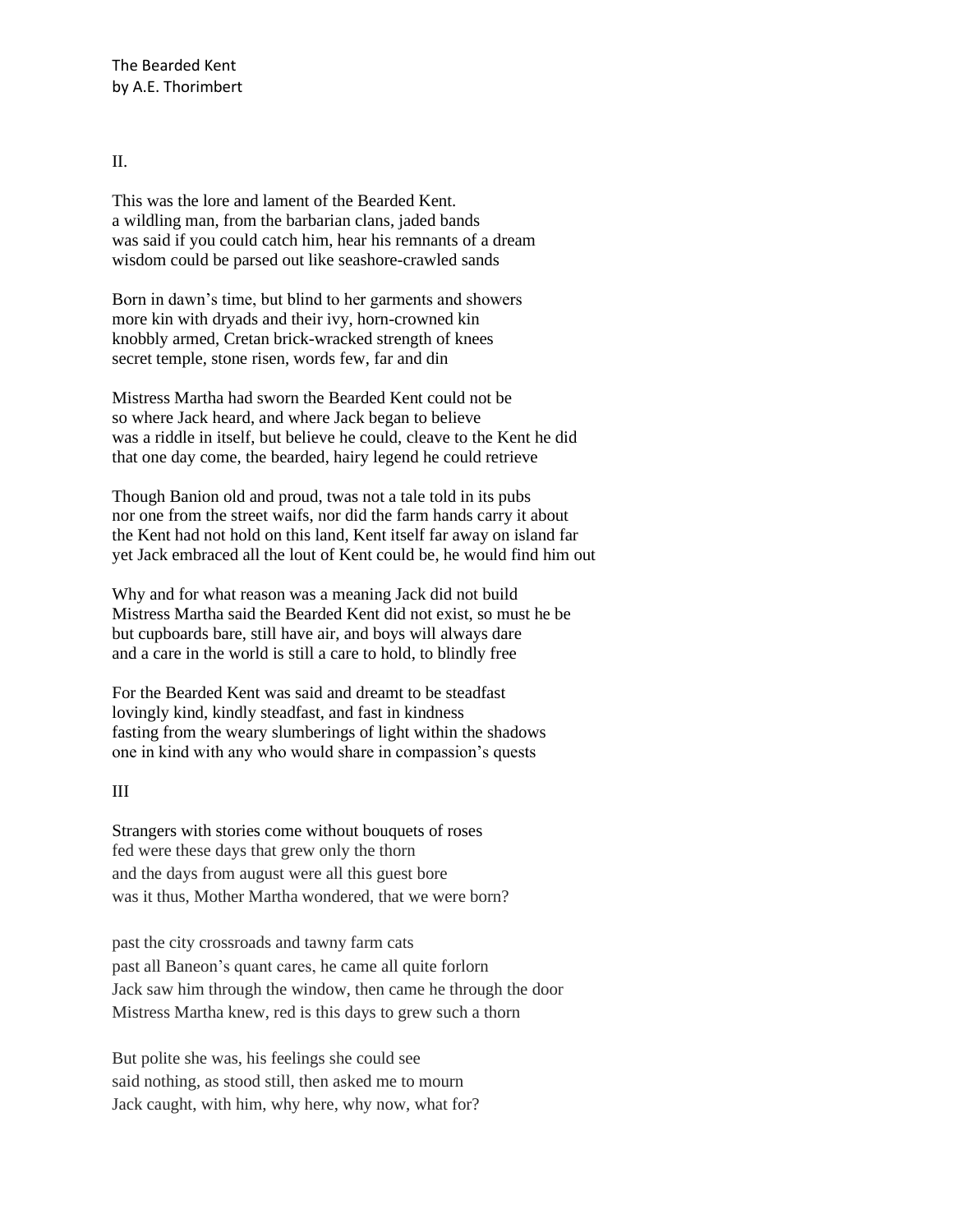this is danger, tis not for thus that we were born

There was no adventure in sorrow, why follow such lore Jack said nothing, not one to be torn He waited for something more, stoked the fire nearby hunger for change in the days that grew the thorn

As the stranger ate, still unnamed, his false grief changed false, for tales of woe are not easily shorn they break you, sending out your heart to war for in such states, one might ask "was it thus that we're born?"

The stranger had wolf eyes and a scabbard heart Mistress Martha could see that, but he offered a third tale so Jack let him, pointed him to the fire and house's better brew simple fare goes down well a pint of dark ale

Deft Jack smiled, he gleamed, his heart galloped on "welcome good sir, eat and be well" what kept Mistress Martha from turning him away ah what careless words we so often sell

He waited, Jack's anticipation grew, he ate "Well," he paused, "with what joy may I dwell. From such pain grief's hunger must stay But "welcome good sir, eat and be well"

"These days of thorn, deserve something new Jack tossed a log on the fire, as the man let his sigh tell "I'd made my decision, the Bearded Kent will do just fine." Mistress Martha frowned, thinking "that is not one to sell"

Keep that story in your pocket, hide it away from my Jack! but before the stranger could speak, there rang Baneon's bell the eagle-eyed traveler shivered, then stood up halfway but "welcome good sir, eat and be well."

He made for the door, Jack could not stop him "It ringeth for me, it ringeth to hell" He sang, his shiny words now old and grey He mumbled to himself, "What hope we do so sell."

"But the Kent," cried out deft Jack, "of him what do you know." The man stopped, his cloak about him like a sail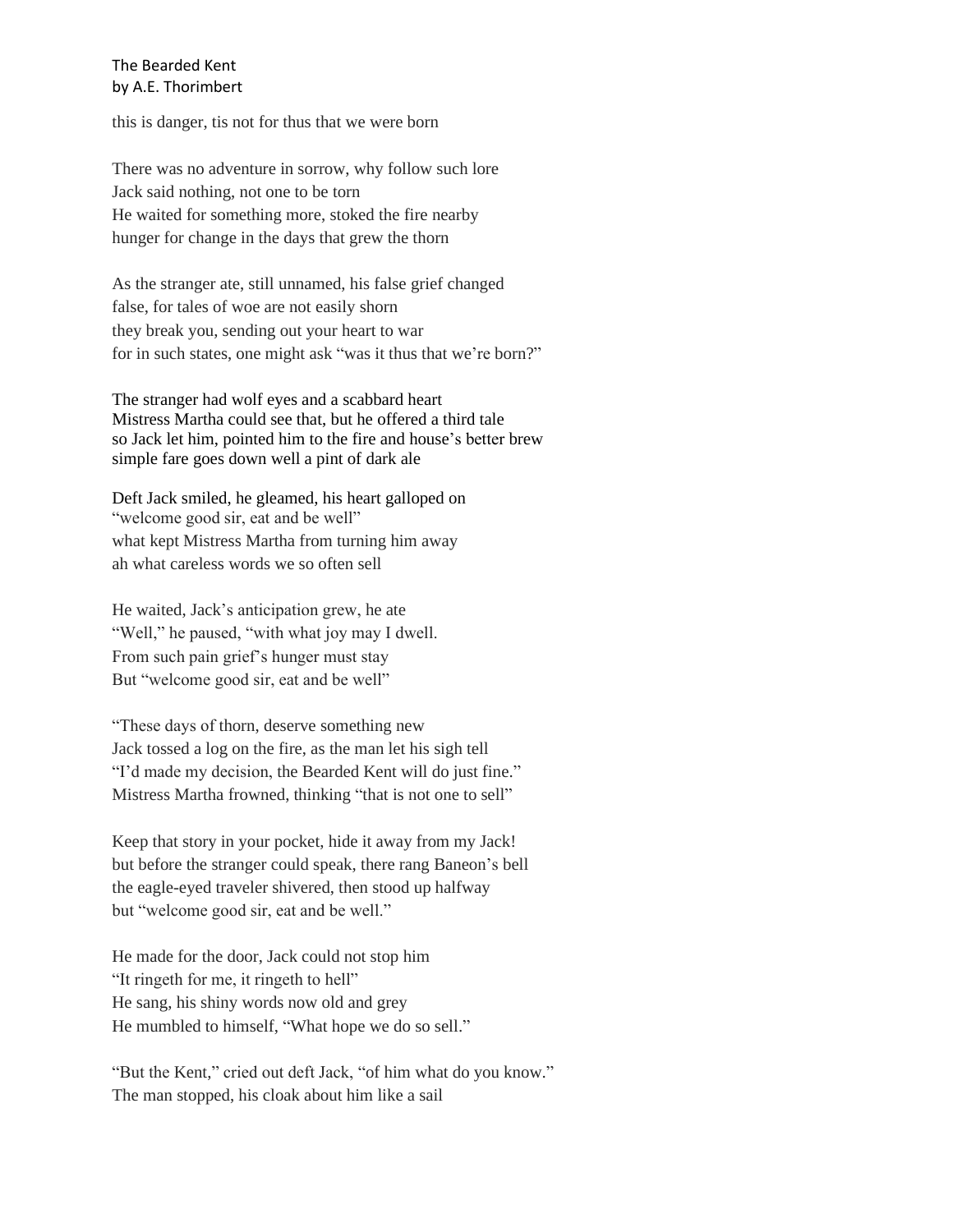"What hope is there in myths, went nights like these ail? it will not end, and they will not quell over any dale"

But if the wild Kent you find, seek him by night and wisp. Now Goodbye good sir, eat, and go well Then he put up his hood and went his way Whispering into the night "What words I do not know I sell."

## IV

through oak and Cyprus trail, cedar mountain stretch, Jack sought foraging for the wisp on every twig and moss encrusted track darkling leaves, darkling canopy, darkling way Jack ran through any darkness with lightnings crack

Through forest cracks, mushroom tracks, canopy sacks axed hope, axed sight, sea of night in sweet mass st. elmo's light in mass, even with ocean depths far-flung the boy circled hades in the kingdom's pass

one minute a glimmer, the next a simmer of fire running dire, sweating dire, racing dire the willow-in-the-wisp always ahead protean form, formless and void, lilting pyre

to catch was the answer, to continue Jack's strength but the wisp was thin, the wisp never wholly there a star out of place, divinity without grace "Do you not care, wisp? Do you not care?"

Jack's anthem, the one without lyre "What do you bear upon this world? the Bearded Kent calls, you know the way "but you sway, and you trick, you're unfurled."

The wisp stopped, sudden, the wind continued Jack surprised, tumbled, and fell over forward roots looked out upon from grassy head, mossy bed eyes stretched wide, wisp with eyes of newts

"Unfurled," he spoke, lyrical as the ode "Yea, that I have been, ever the study and standing of youth know me? Know you? Jack, see not yourself here?" silence abrupt, his sentence finished, Jack felt uncouth

"Do you know the Bearded Kent, the giver of good dreams?" "I know such a man, but he has the mind my late Father had." this was too much for Jack, he answered not the bate a foe not a friend, story with sorrow and sad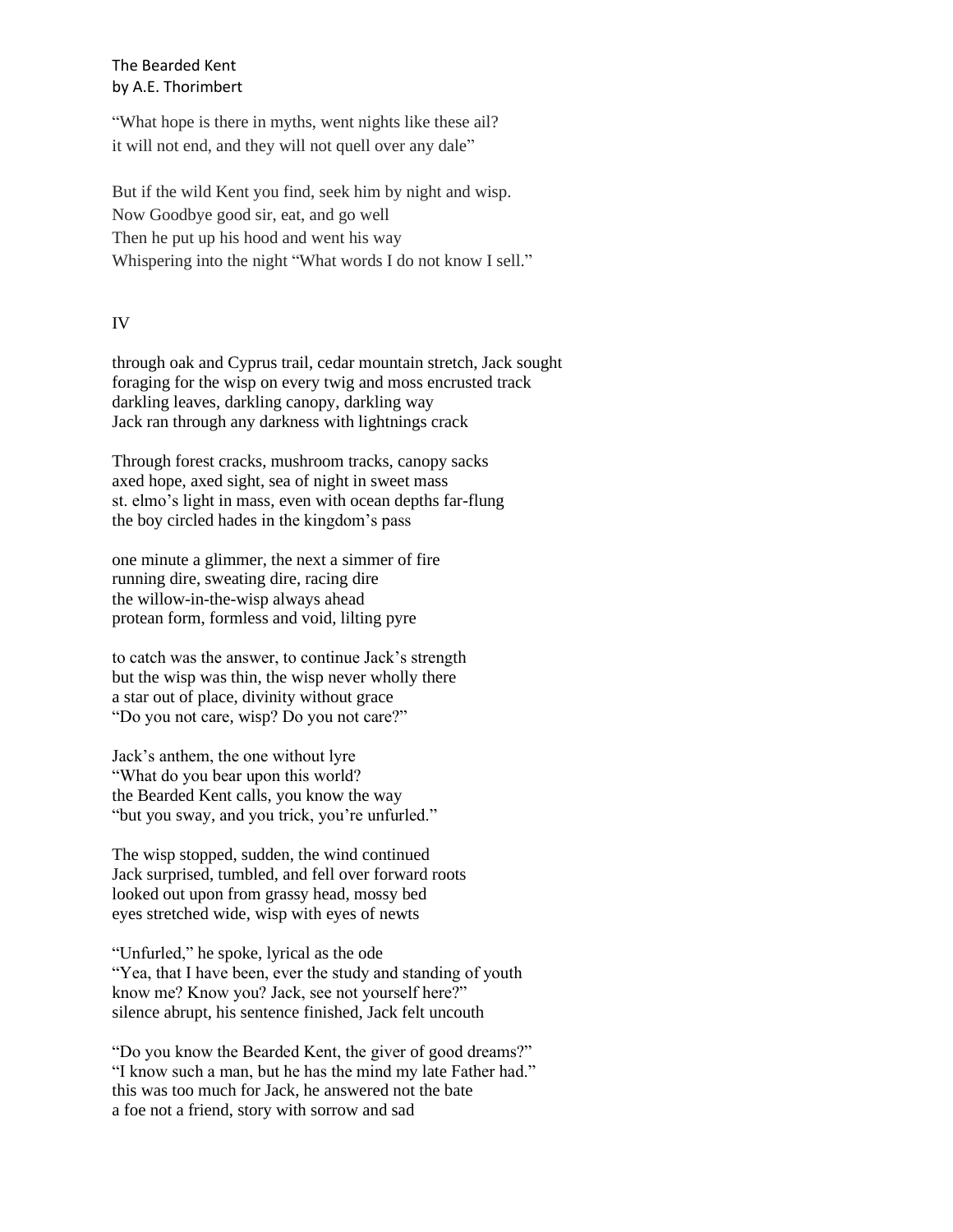"Tell me the way." "What way is that? shall you soar to the sun, I tried upon feathered armed device." Jack knew the tale, Reader, you have heard it blue. never climb too far, Jacob's ladder appeared but once

Jack could ask, Jack could care, Jack could bear but a wisp was a riddle, a riddle with no form Icarus or not, a piece of some larger matter of light Jack would not play the game, high or low, would not give forum

"You won't ask? You're not curious?" the wisp-now-man asked as if need to be known burnt within all he was, Jack thought "There is a time to know, a time to sing, a time to cheer and a time for night when all the world in starry current, darkness caught."

"You would not hear of minotaur and labyrinthine days? "I would not care of myths delayed; less dreary myths be democratic the banter now quick and full, steady stream ahead, clever heads two fools, one adolescent, another eternal boy now static

"See myths before me, myths in front of me, myths with flesh and bone become something substantial with far too much weight to carry "Like wisps" "Yes! Like wisps you can no longer catch I care not for what can be caught, only that which is fairy."

"Why seek the myth, the Kent by way of wisp – I do not understand." the wisps' eyes lost focus, brilliant fluid light and swallow "For the passion of it all, the thrill of the task" Jack stood like a man, but his eyes next to the wisps, fallow

"Just to see if you could, I suppose, tis how our world was built but rarely does justice to move it forward, here this song 'lantern luck, lantern blitz, lantern skies and lantern wicks "No!" Jack's voice broke out, ending the ballad's lyrical throng

"That's not me." His voice cracked. the wisp did not respond, 'cept in sideways glance both understood what few and many could that to be known was Jack's last chance.

Icarus form burnt up, friar's lantern once more Helios could not have envied his beauty and fire now but a whisper, yet more than any other will-or wisp "They say to lose the Bearded Kent's indeed is dire

Then dry-eyed Morpheus regained what Jack had sought to steal the stars and moon the only night through canopy to break leaving Jack lost in wonder, despairing with hope no more asunder homebound and journey forward, homebound and heartache.